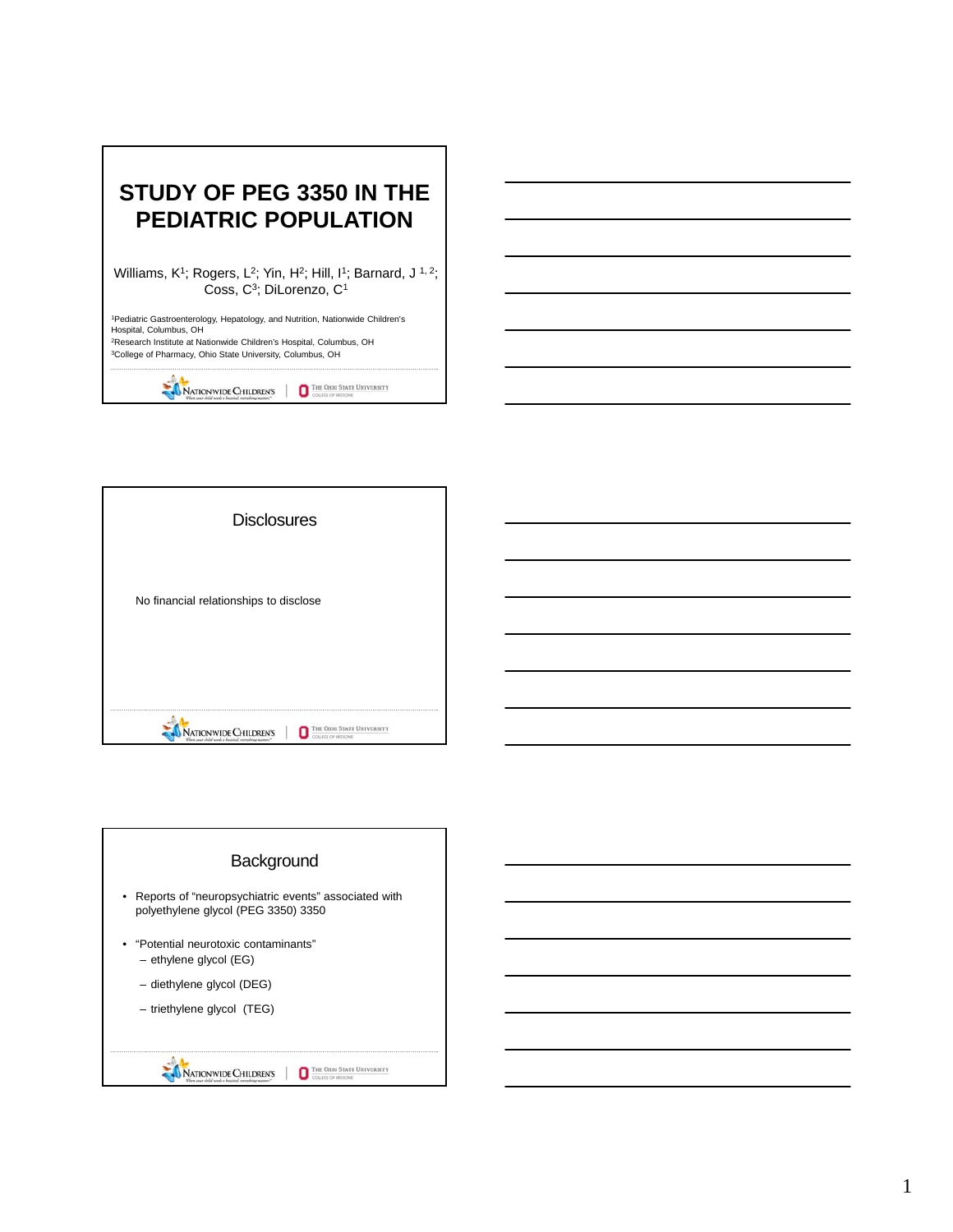



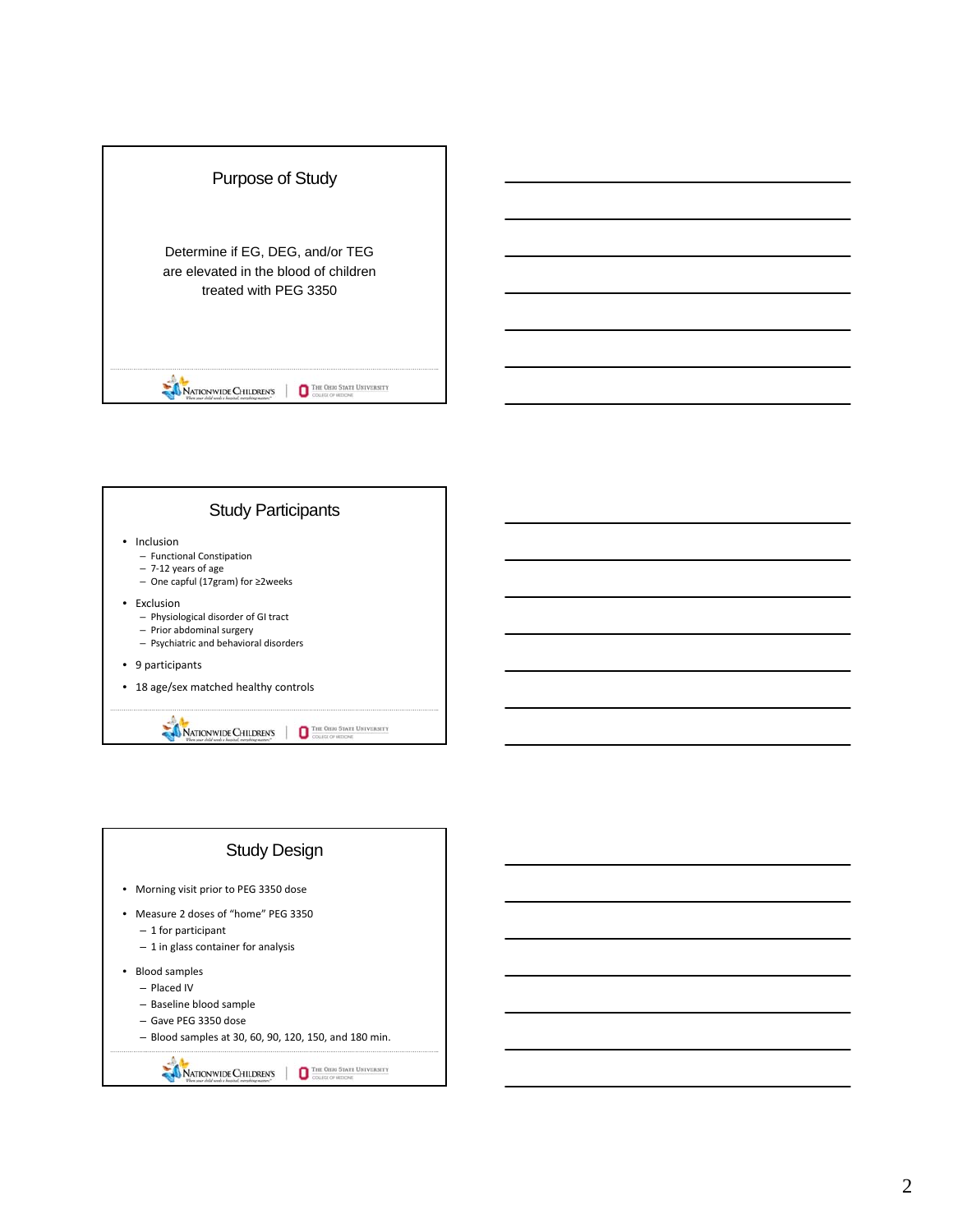







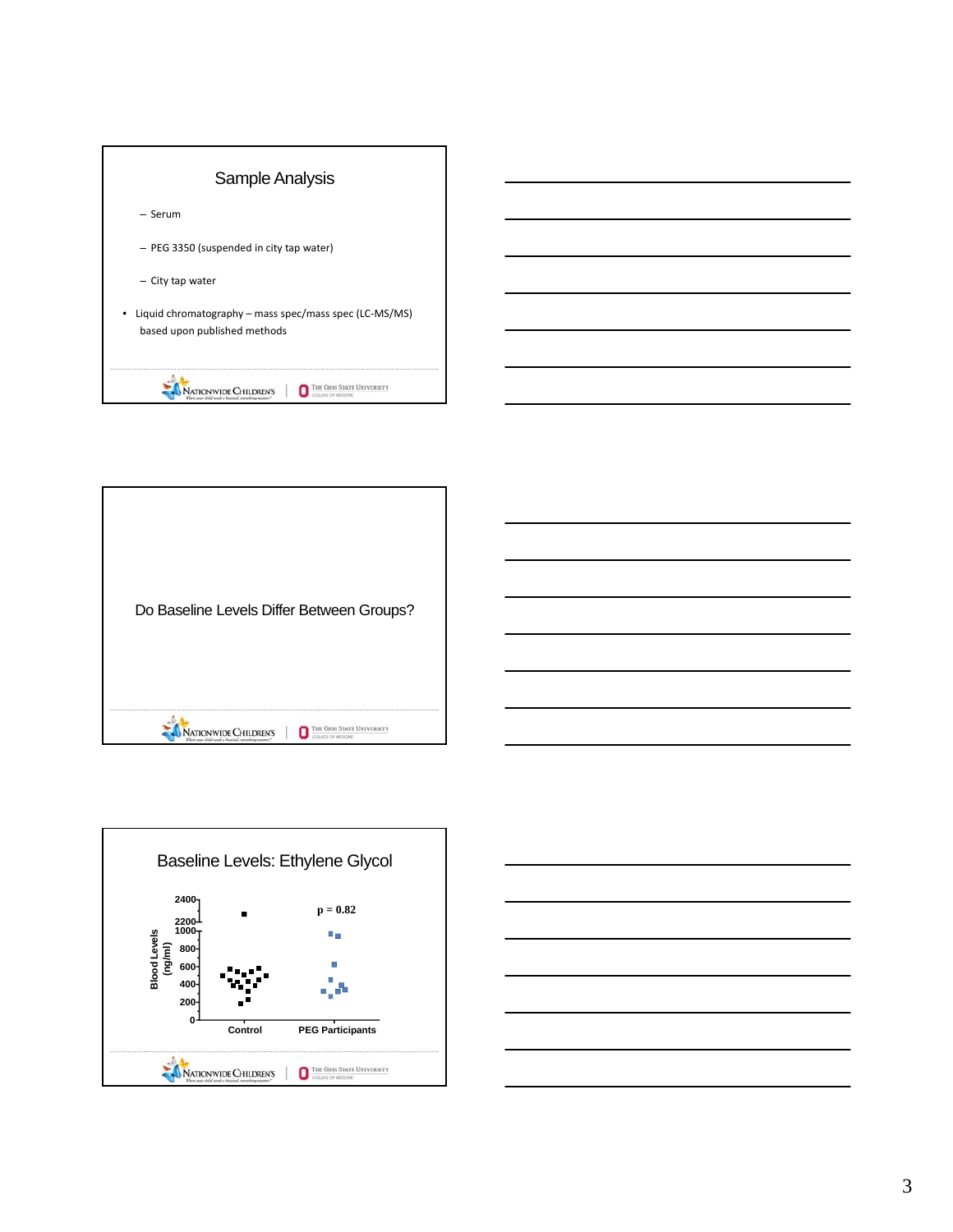







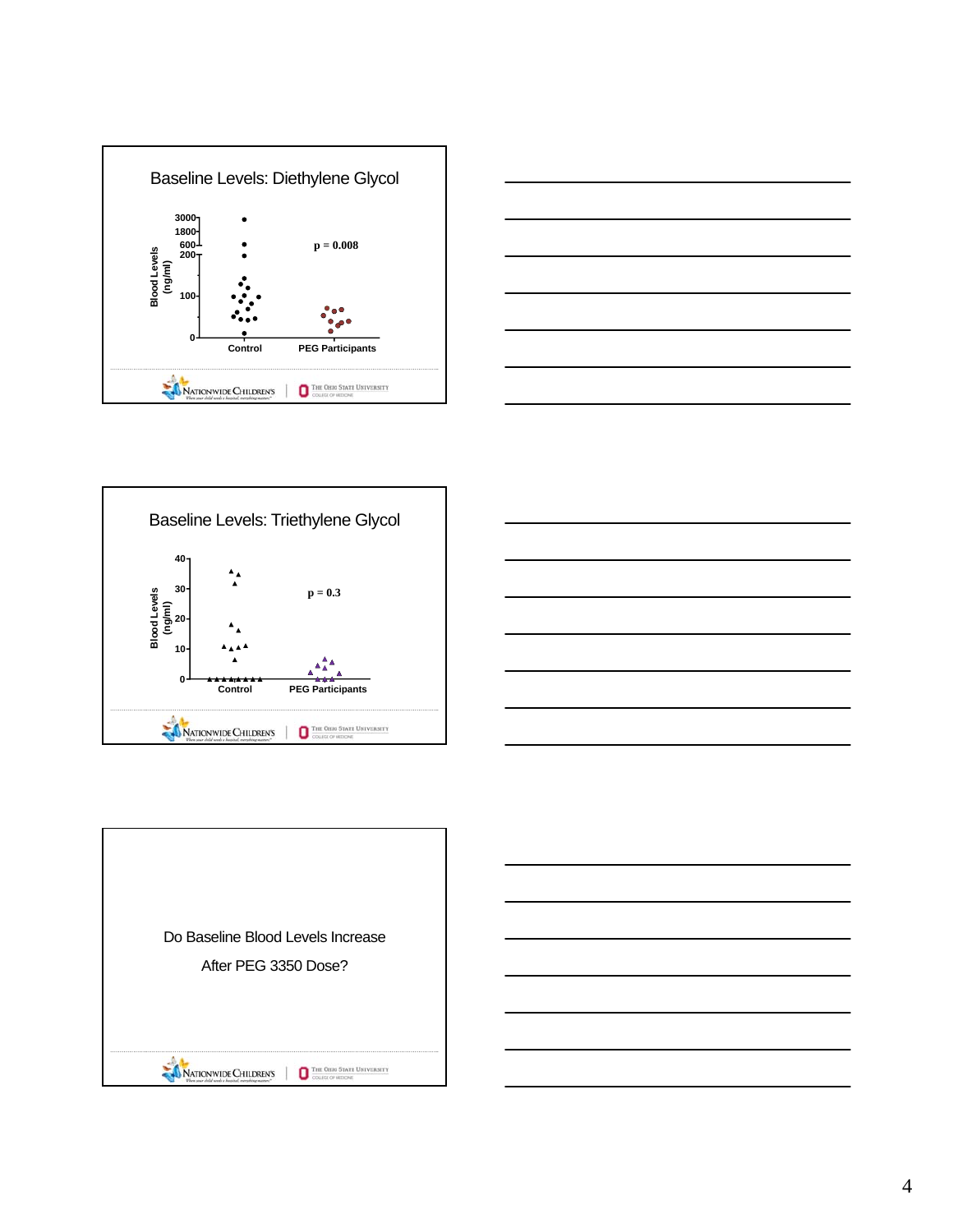









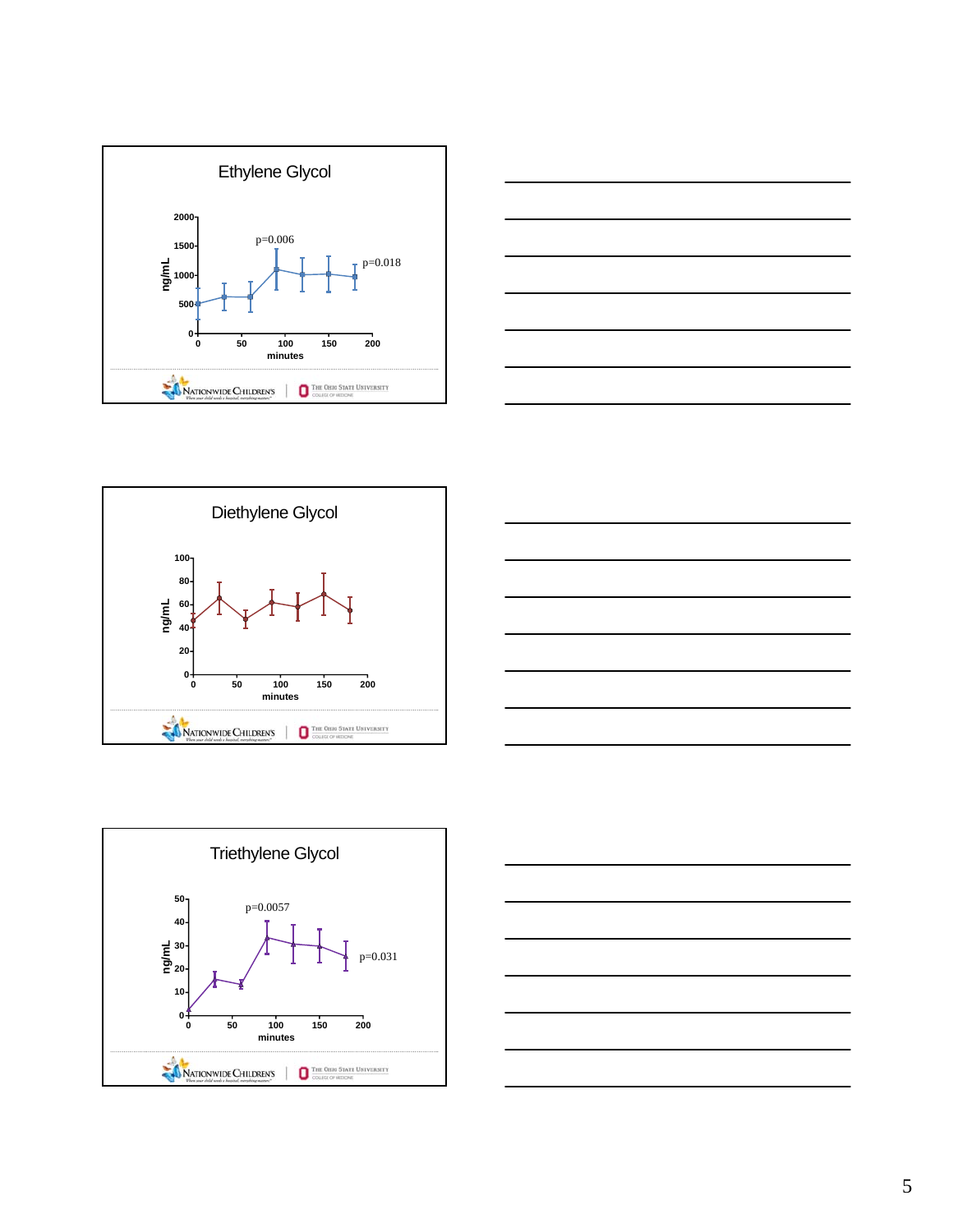





| Does Water Contain EG, DEG, and/or TEG?                         |
|-----------------------------------------------------------------|
| <b>THE OHIO</b><br>ur child needs a hostend, correnteur matteri |

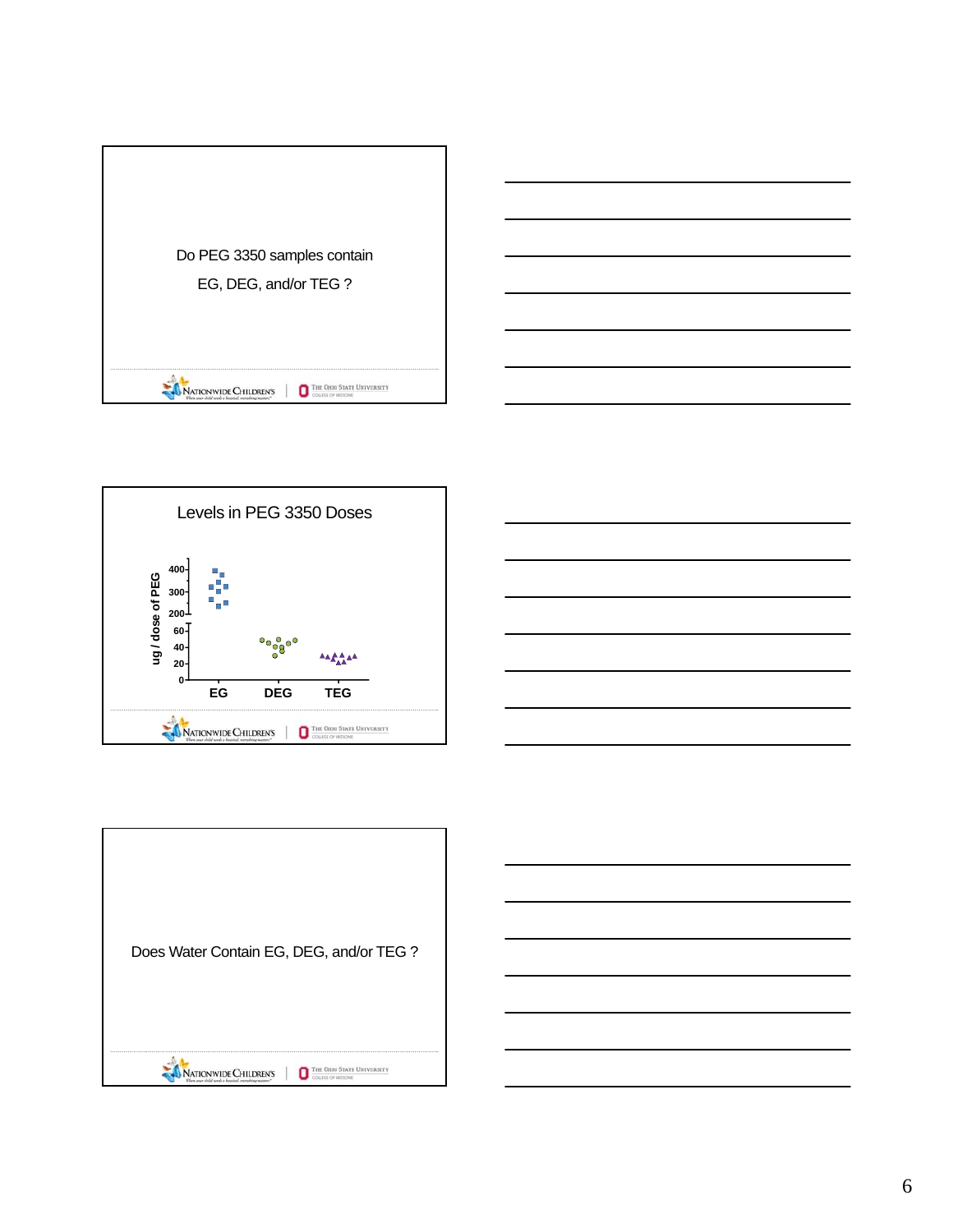